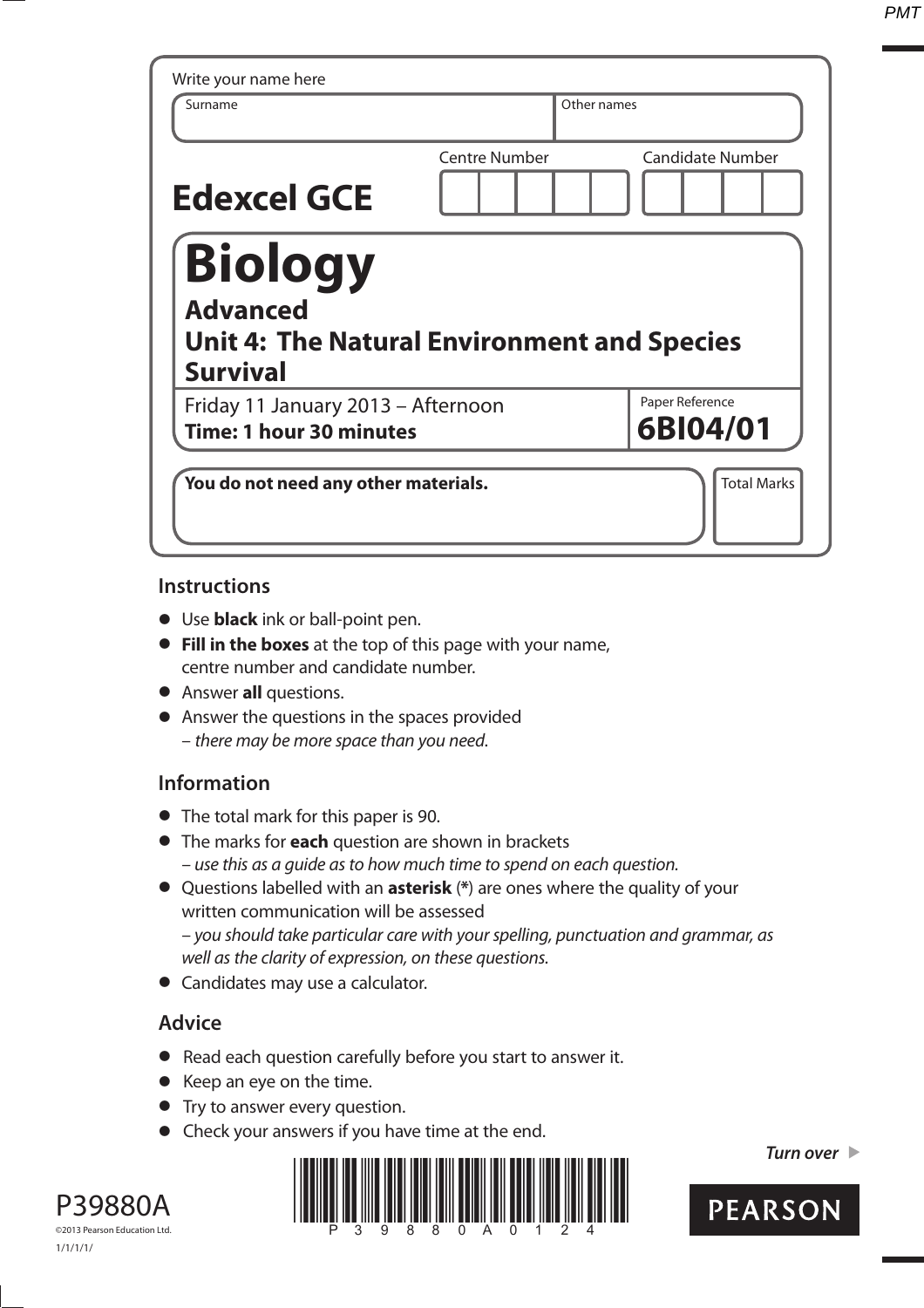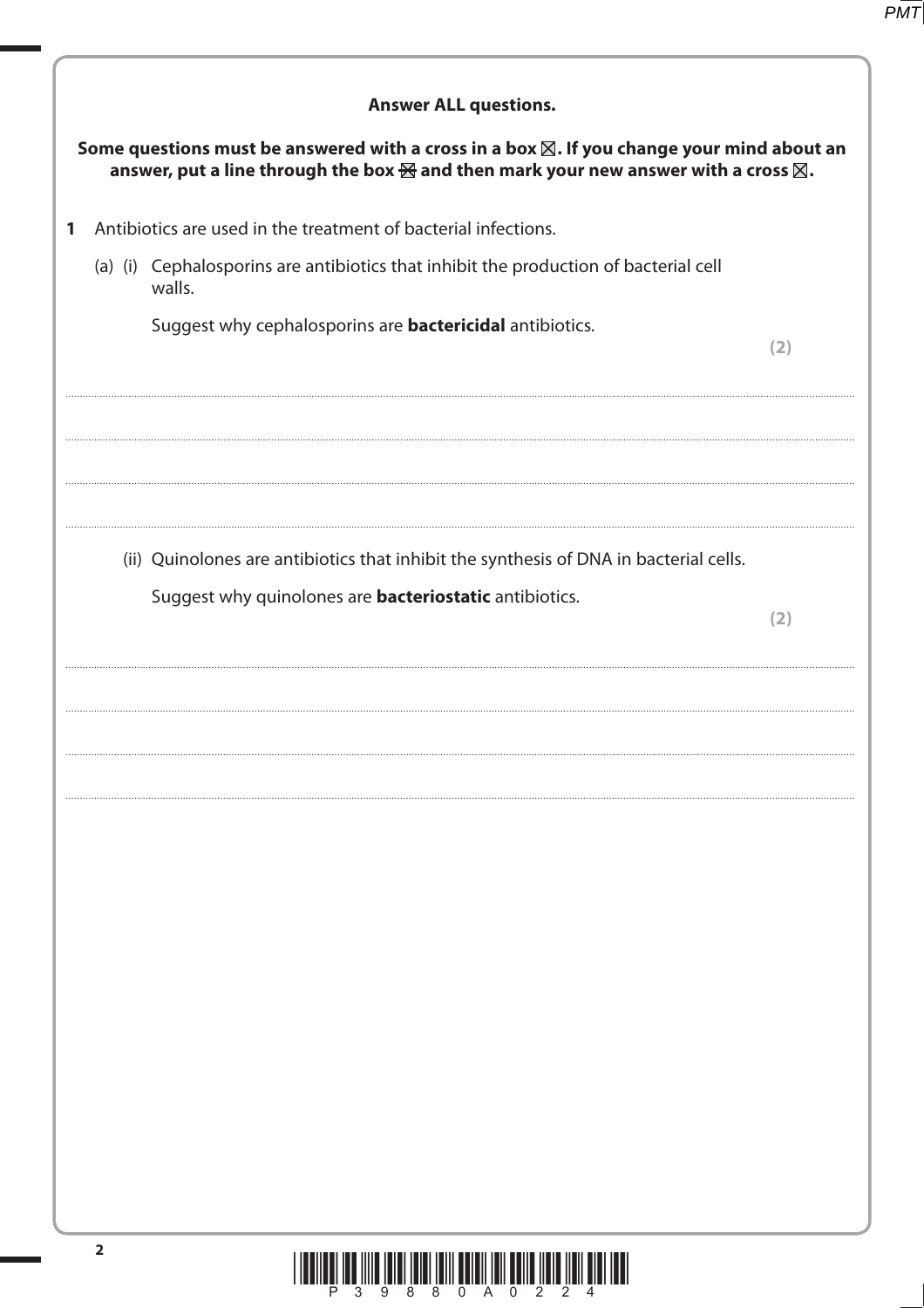**PMT** 

was carried out by a hospital laboratory. Several nutrient agar plates, containing C. difficile, were prepared. Four discs, A, B, C and D, were placed on the surface of each plate. Each disc contained the same concentration of a different antibiotic. The diagram below shows the position of the four discs on each agar plate, before being incubated. nutrient agar containing C. difficile After incubation, the scientists in the laboratory concluded that C. difficile was completely resistant to antibiotics A and C. They also concluded that antibiotic D was more effective against C. difficile than antibiotic B. (i) Explain how the appearance of the nutrient agar plates, after incubation, would have enabled the scientists to reach these conclusions.  $(3)$ 3 9 8 8 0 A 0 3

(b) An investigation of the effectiveness of different antibiotics on Clostridium difficile

 $\overline{\mathbf{3}}$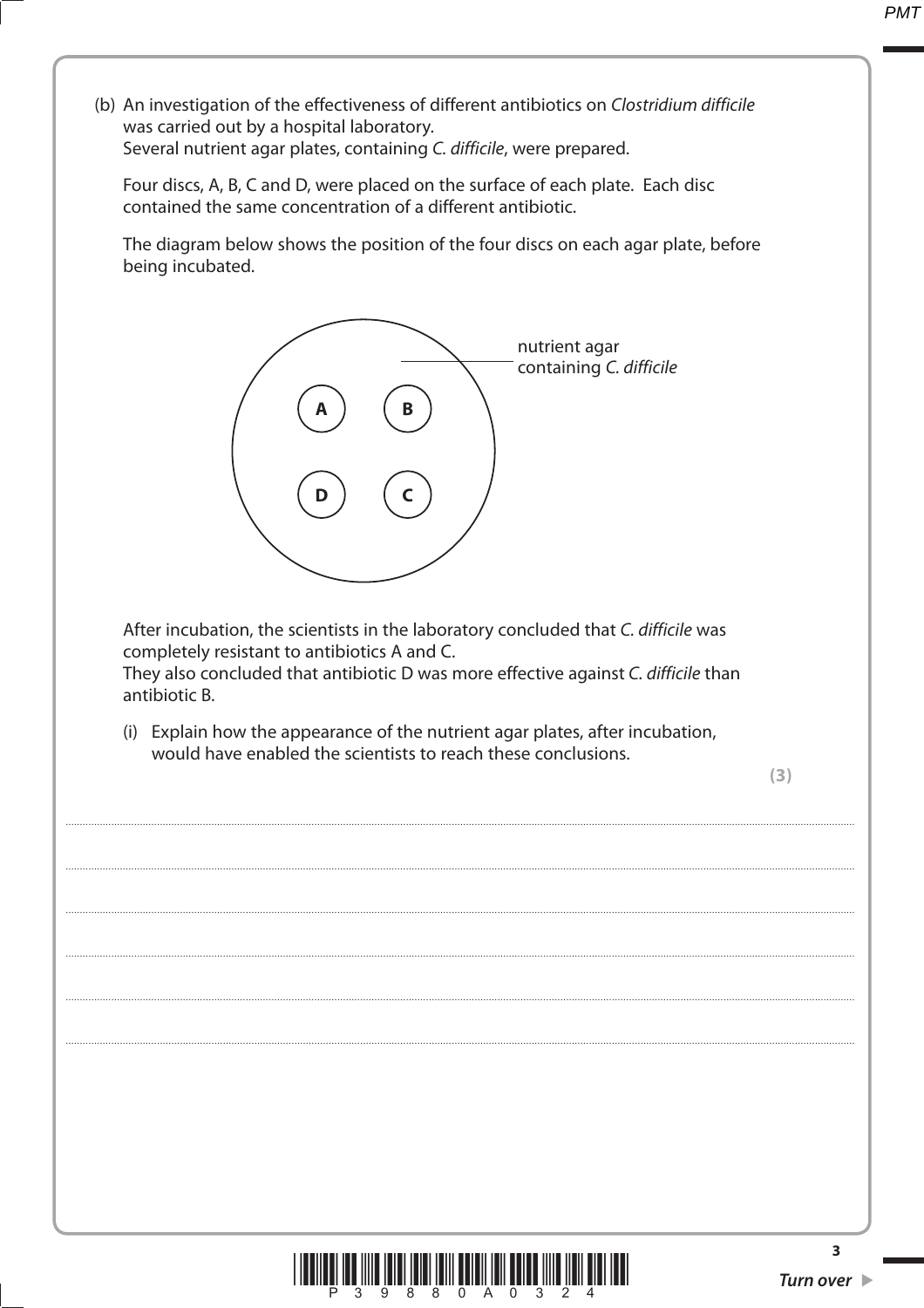|             |           | For each of the statements below, put a cross $(\boxtimes)$ in the box next to the term |     |
|-------------|-----------|-----------------------------------------------------------------------------------------|-----|
|             |           | that completes each statement.                                                          |     |
|             |           | (ii) In this investigation, several nutrient agar plates were used for                  | (1) |
| $\times$    |           | A accuracy                                                                              |     |
| $\times$    | B         | precision                                                                               |     |
| $\boxtimes$ |           | <b>C</b> reliability                                                                    |     |
| $\boxtimes$ |           | <b>D</b> validity                                                                       |     |
|             |           | (iii) In this investigation, each disc had the same concentration of antibiotic for     | (1) |
| $\boxtimes$ |           | A accuracy                                                                              |     |
| $\times$    |           | <b>B</b> precision                                                                      |     |
| $\boxtimes$ |           | <b>C</b> reliability                                                                    |     |
| $\times$    |           | <b>D</b> validity                                                                       |     |
|             | patients. | (c) Hospital-acquired infections caused by bacteria can be a major problem for          |     |
|             |           |                                                                                         |     |
|             |           | (Total for Question 1 = 12 marks)                                                       |     |
| 4           |           |                                                                                         |     |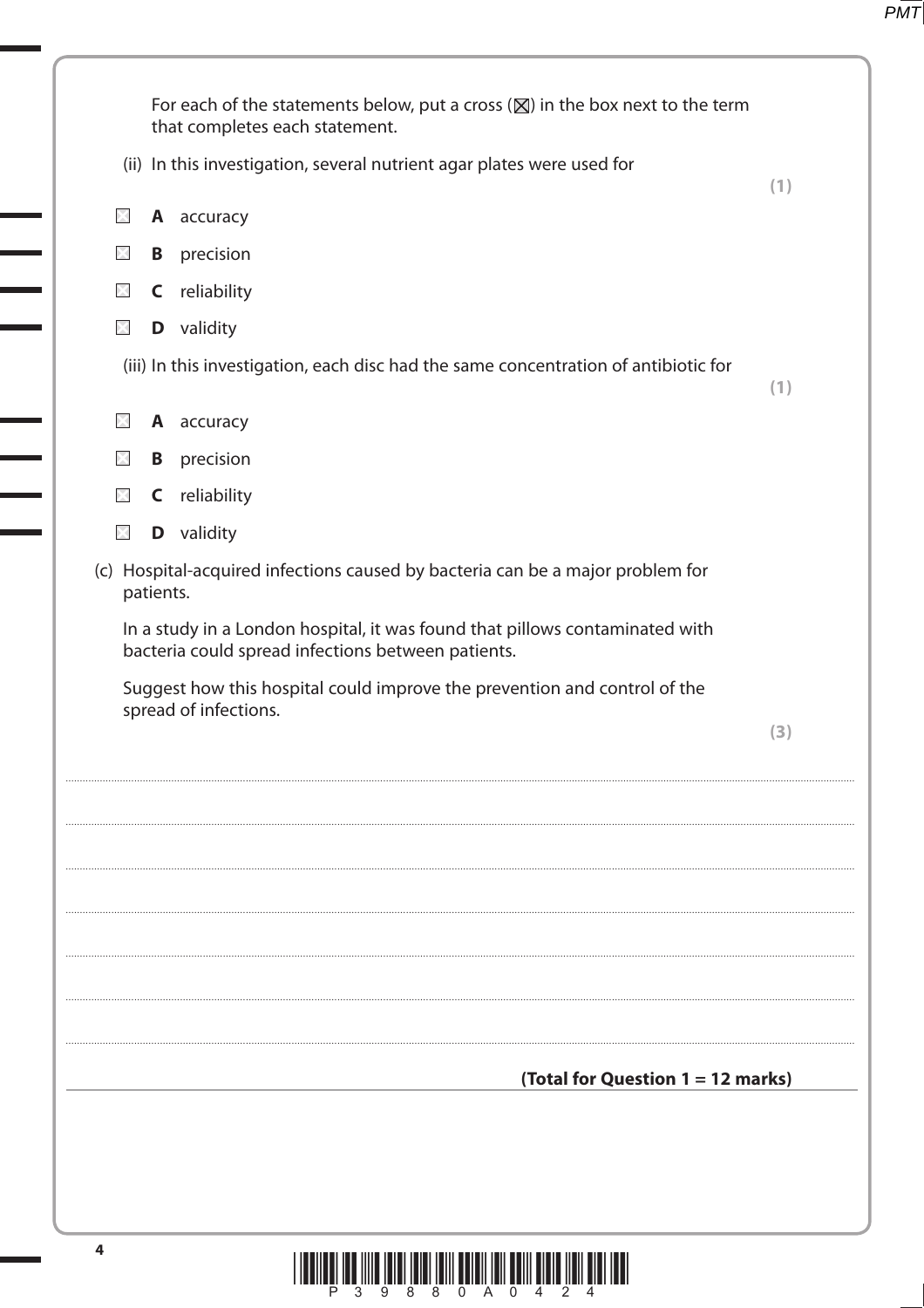

3 9 8 8 0 A 0 5 2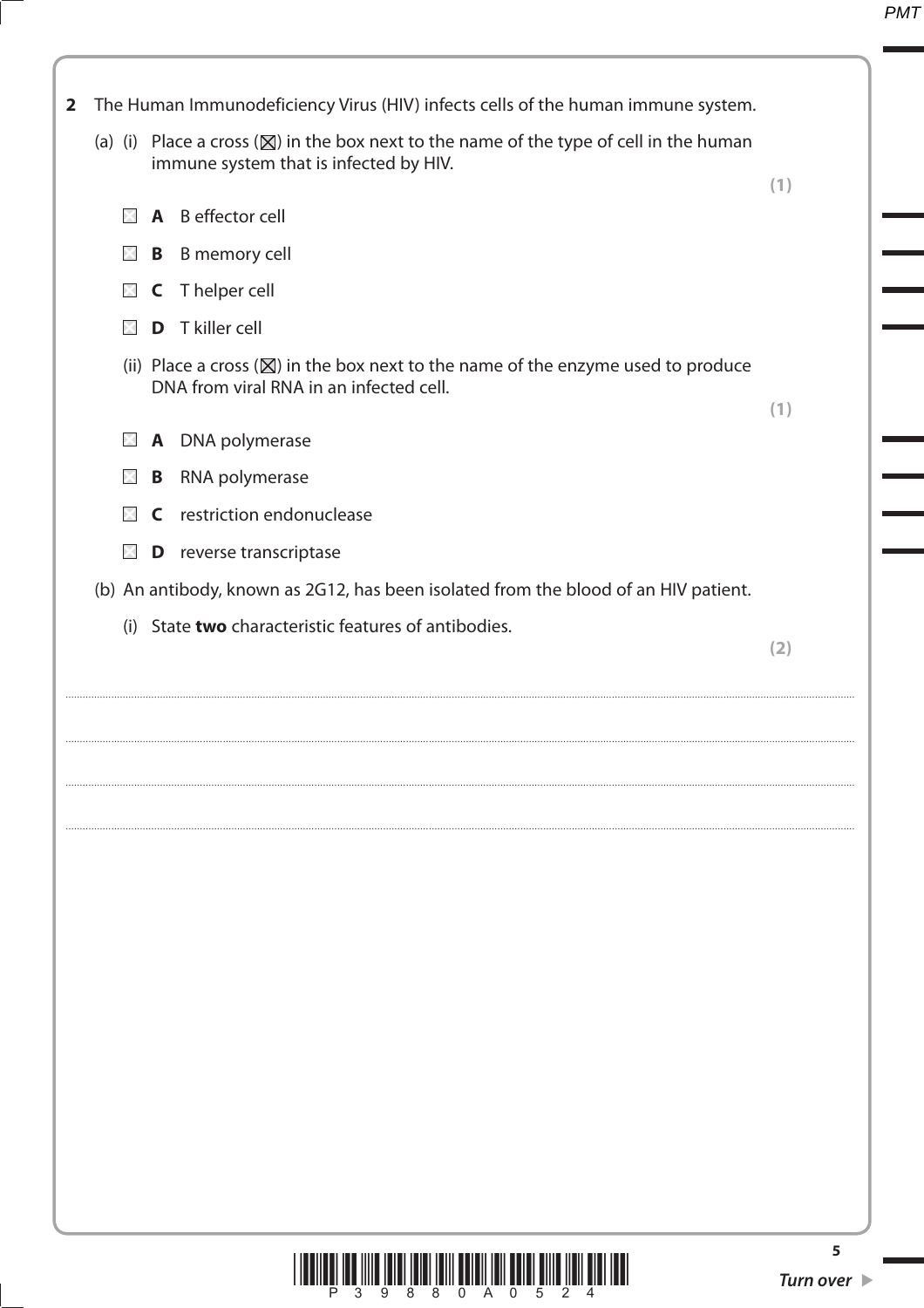|   | *(ii) The antibody 2G12 is produced in response to part of a glycoprotein found<br>on the surface of HIV. Synthetic molecules have been made that resemble<br>this part of the glycoprotein. The antibody 2G12 binds to these synthetic<br>molecules. |     |
|---|-------------------------------------------------------------------------------------------------------------------------------------------------------------------------------------------------------------------------------------------------------|-----|
|   | Using the information, suggest how this may enable scientists to develop a<br>means of producing active immunity to HIV infection.                                                                                                                    |     |
|   |                                                                                                                                                                                                                                                       | (5) |
|   |                                                                                                                                                                                                                                                       |     |
|   |                                                                                                                                                                                                                                                       |     |
|   |                                                                                                                                                                                                                                                       |     |
|   |                                                                                                                                                                                                                                                       |     |
|   |                                                                                                                                                                                                                                                       |     |
|   |                                                                                                                                                                                                                                                       |     |
|   |                                                                                                                                                                                                                                                       |     |
|   |                                                                                                                                                                                                                                                       |     |
|   |                                                                                                                                                                                                                                                       |     |
|   |                                                                                                                                                                                                                                                       |     |
|   |                                                                                                                                                                                                                                                       |     |
|   |                                                                                                                                                                                                                                                       |     |
|   |                                                                                                                                                                                                                                                       |     |
|   |                                                                                                                                                                                                                                                       |     |
|   |                                                                                                                                                                                                                                                       |     |
|   |                                                                                                                                                                                                                                                       |     |
|   |                                                                                                                                                                                                                                                       |     |
|   |                                                                                                                                                                                                                                                       |     |
|   |                                                                                                                                                                                                                                                       |     |
|   |                                                                                                                                                                                                                                                       |     |
|   |                                                                                                                                                                                                                                                       |     |
|   |                                                                                                                                                                                                                                                       |     |
| 6 | <u>i indiindi ind illin inidi inidi inili dululi inil dullu dilla ildil didi iddi.</u>                                                                                                                                                                |     |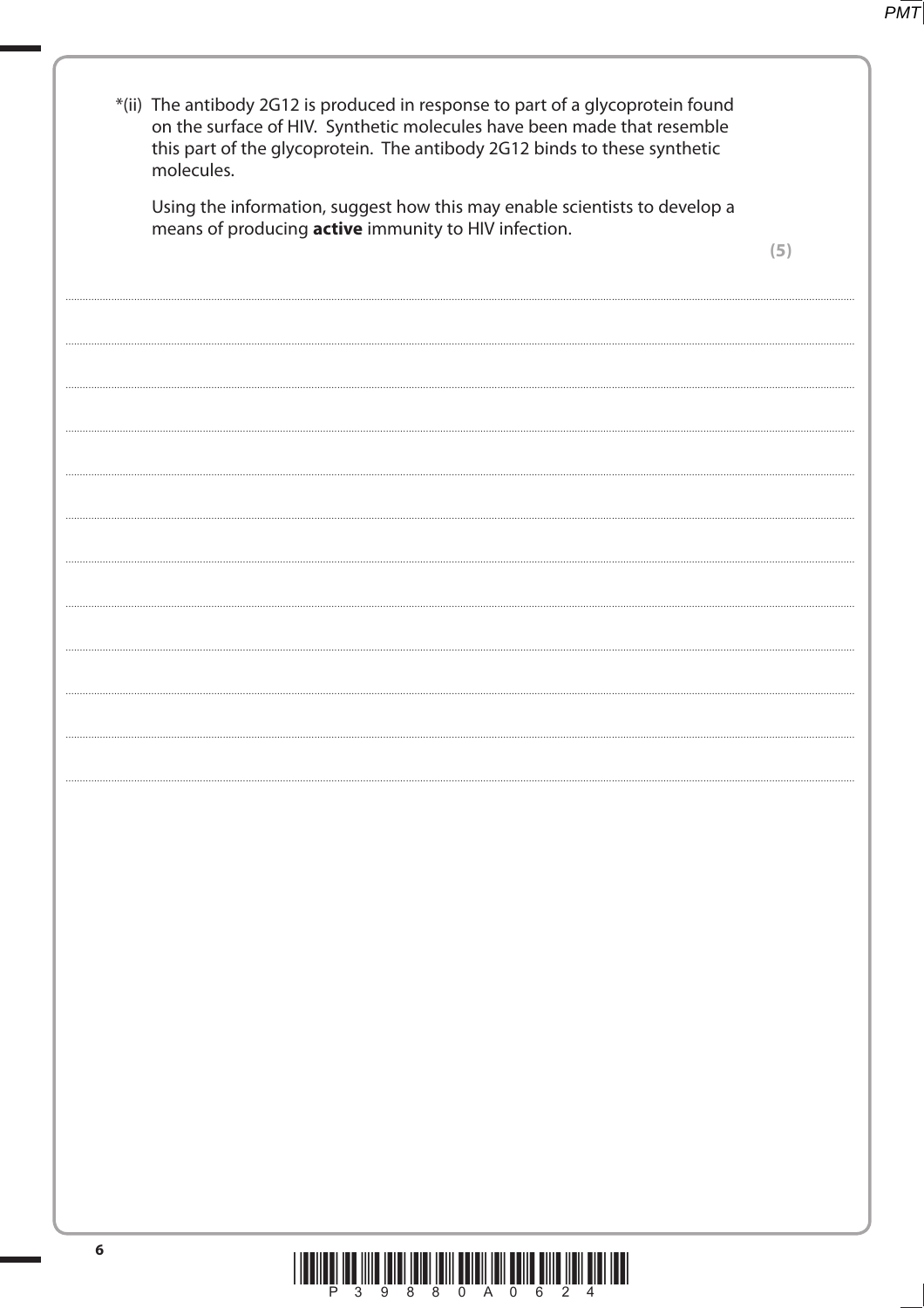(c) The table below shows some data about groups of people with HIV infection, in the United Kingdom in 2010.

| <b>Group</b>                                 | <b>Numbers in the United Kingdom</b> |
|----------------------------------------------|--------------------------------------|
| People newly-diagnosed with HIV infection    | 6 6 3 0                              |
| People unaware of their HIV infection        | 21 625                               |
| People receiving treatment for HIV infection | 65 000                               |

Some of the figures shown in the table are estimates.

Suggest why data about HIV infections are often estimates.

 $(2)$ 

## (Total for Question 2 = 11 marks)



 $\overline{7}$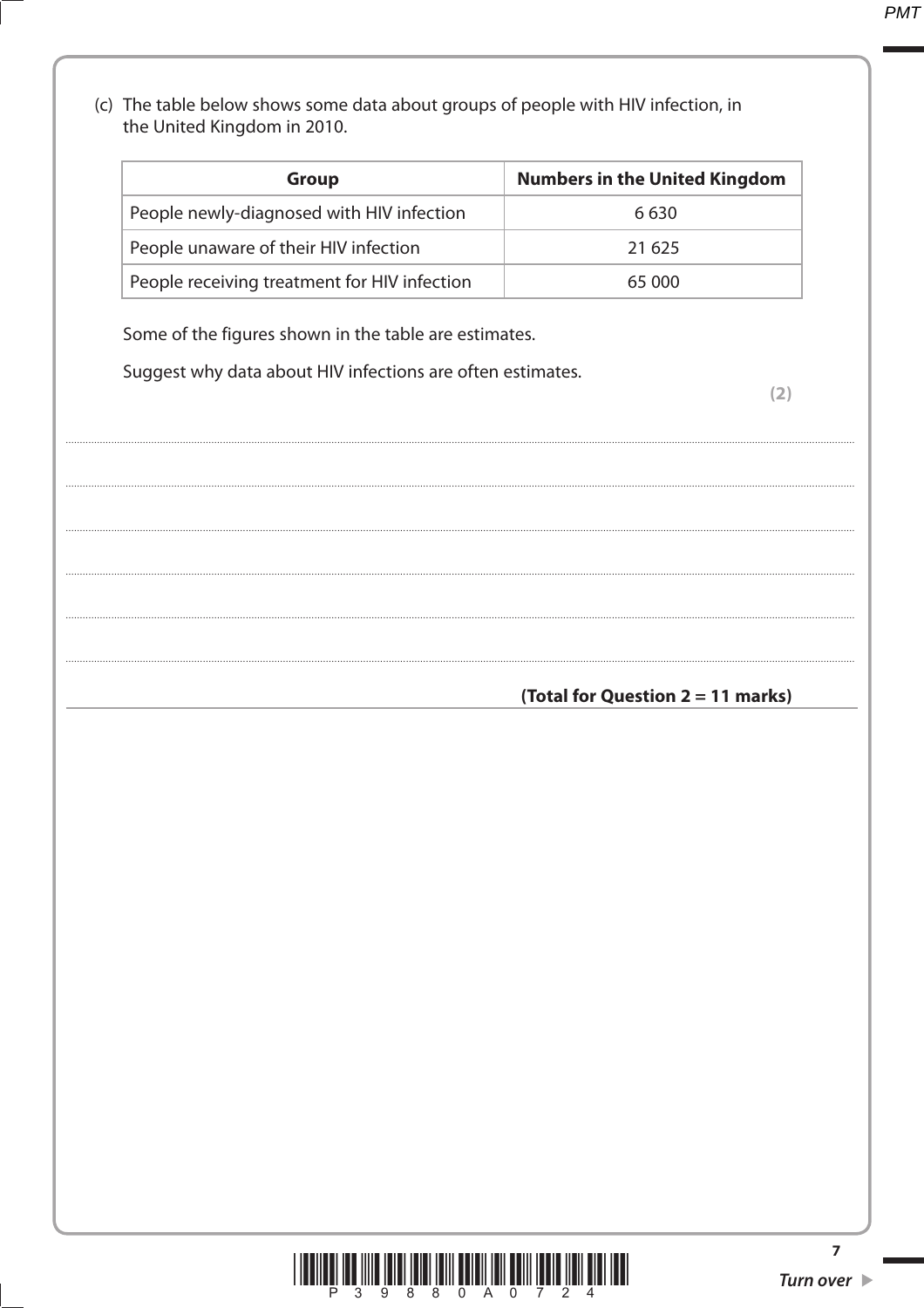The polar bear, Ursus maritimus, preys on seals and fish.  $\overline{\mathbf{3}}$ Polar bears are adapted to live in cold Arctic regions.



Polar bear Magnification  $\times$  0.04

A recent study has shown that all polar bears are descended from populations that diverged from the Irish brown bear, Ursus arctos, approximately 120 000 years ago.

In this study, DNA from modern polar bears, the remains of historic polar bears and the remains of Irish brown bears was analysed.

- (a) The first part of the study involved the amplification of DNA to give large enough samples for analysis.
	- (i) Describe how small samples of DNA can be amplified.

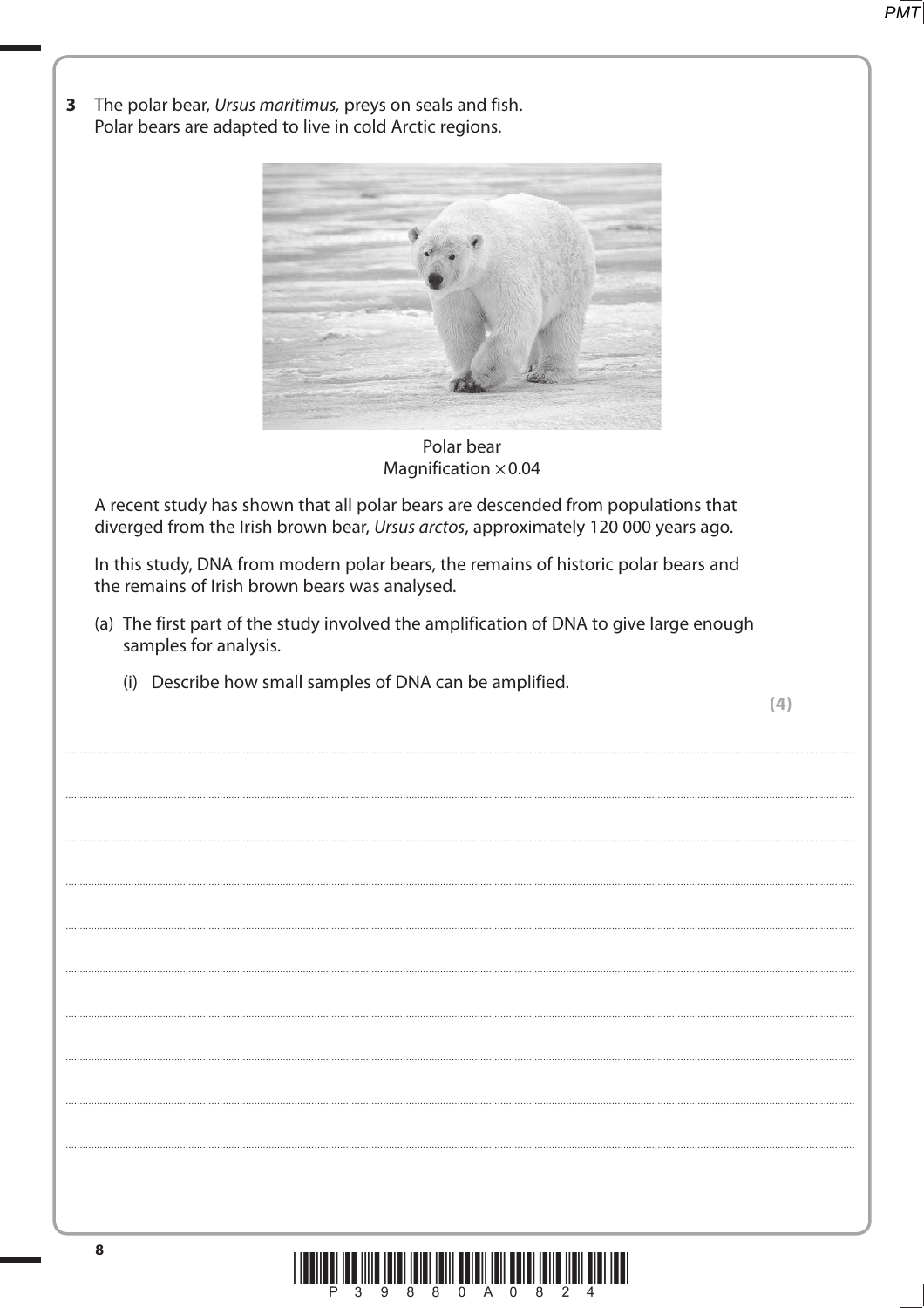| (ii) Name one technique that could be used to analyse the amplified DNA<br>samples.                                                                  | (1)                                  |
|------------------------------------------------------------------------------------------------------------------------------------------------------|--------------------------------------|
| (b) Suggest how the scientists who conducted the study had their results accepted<br>by other scientists.                                            | (2)                                  |
|                                                                                                                                                      |                                      |
| (c) Suggest how each of the following may have contributed towards the divergence<br>of polar bears and Irish brown bears into two separate species. |                                      |
| (i) Separation of the Arctic and Irish regions by sea                                                                                                | (2)                                  |
|                                                                                                                                                      |                                      |
|                                                                                                                                                      |                                      |
| (ii) Genetic mutation                                                                                                                                | (2)                                  |
|                                                                                                                                                      |                                      |
| (Total for Question 3 = 11 marks)                                                                                                                    |                                      |
|                                                                                                                                                      | 9<br>Turn over $\blacktriangleright$ |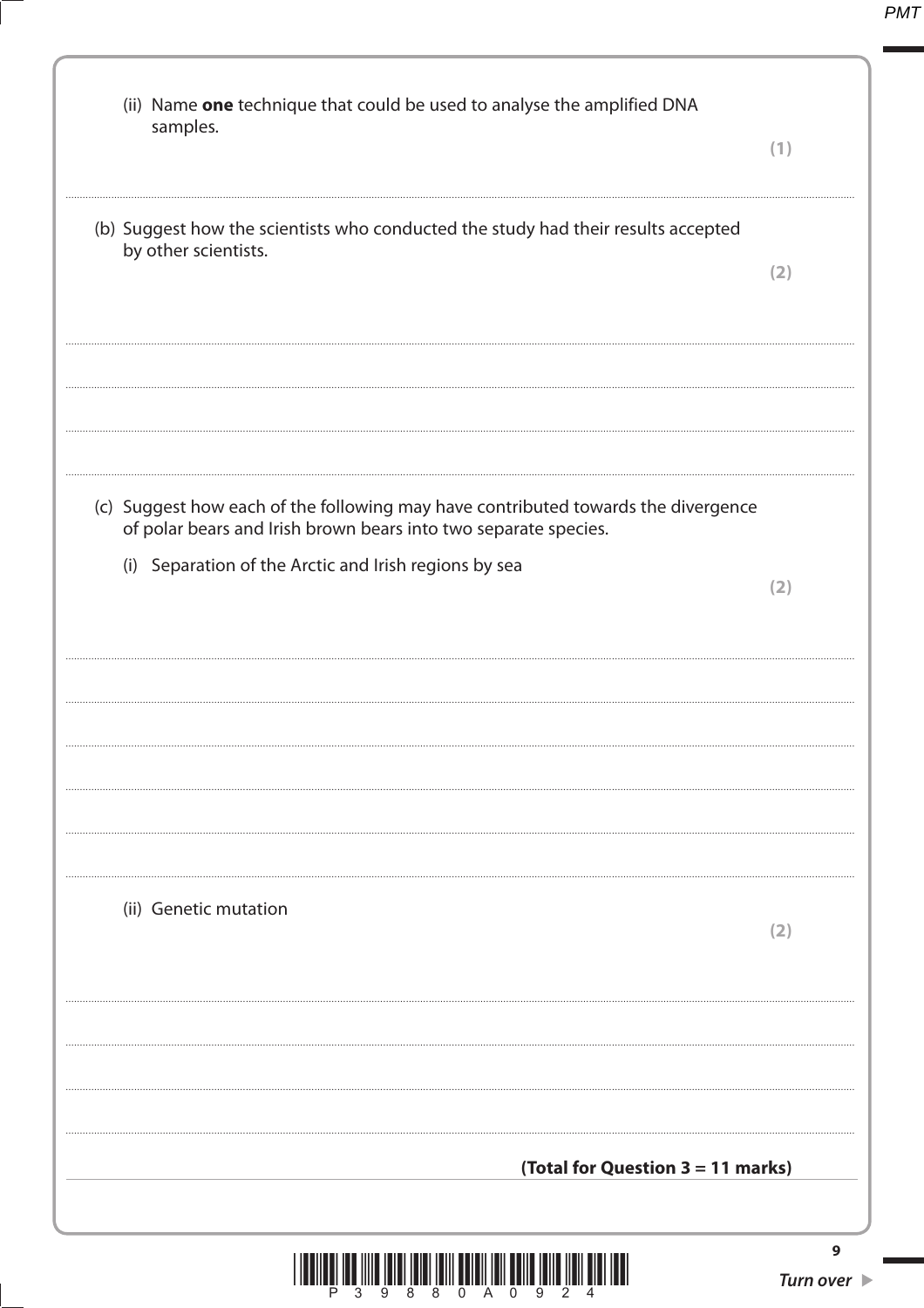| 4 | Frogs are ectothermic animals. This means that their body temperature will vary as<br>the environmental temperature varies. |     |
|---|-----------------------------------------------------------------------------------------------------------------------------|-----|
|   | (a) Explain why body temperature affects the rate of development of animals.                                                | (3) |
|   |                                                                                                                             |     |
|   |                                                                                                                             |     |
|   |                                                                                                                             |     |
|   |                                                                                                                             |     |
|   |                                                                                                                             |     |
|   |                                                                                                                             |     |
|   |                                                                                                                             |     |
|   |                                                                                                                             |     |
|   |                                                                                                                             |     |
|   |                                                                                                                             |     |
|   |                                                                                                                             |     |
|   |                                                                                                                             |     |
|   |                                                                                                                             |     |
|   |                                                                                                                             |     |
|   |                                                                                                                             |     |
|   |                                                                                                                             |     |
|   |                                                                                                                             |     |
|   |                                                                                                                             |     |
|   |                                                                                                                             |     |
|   | 10<br><u> 1 IEEN EEN TEK TITTE TETET TETET TETT KENEDI TETT EETET TIETI HETTE TIETI ETET TEET</u>                           |     |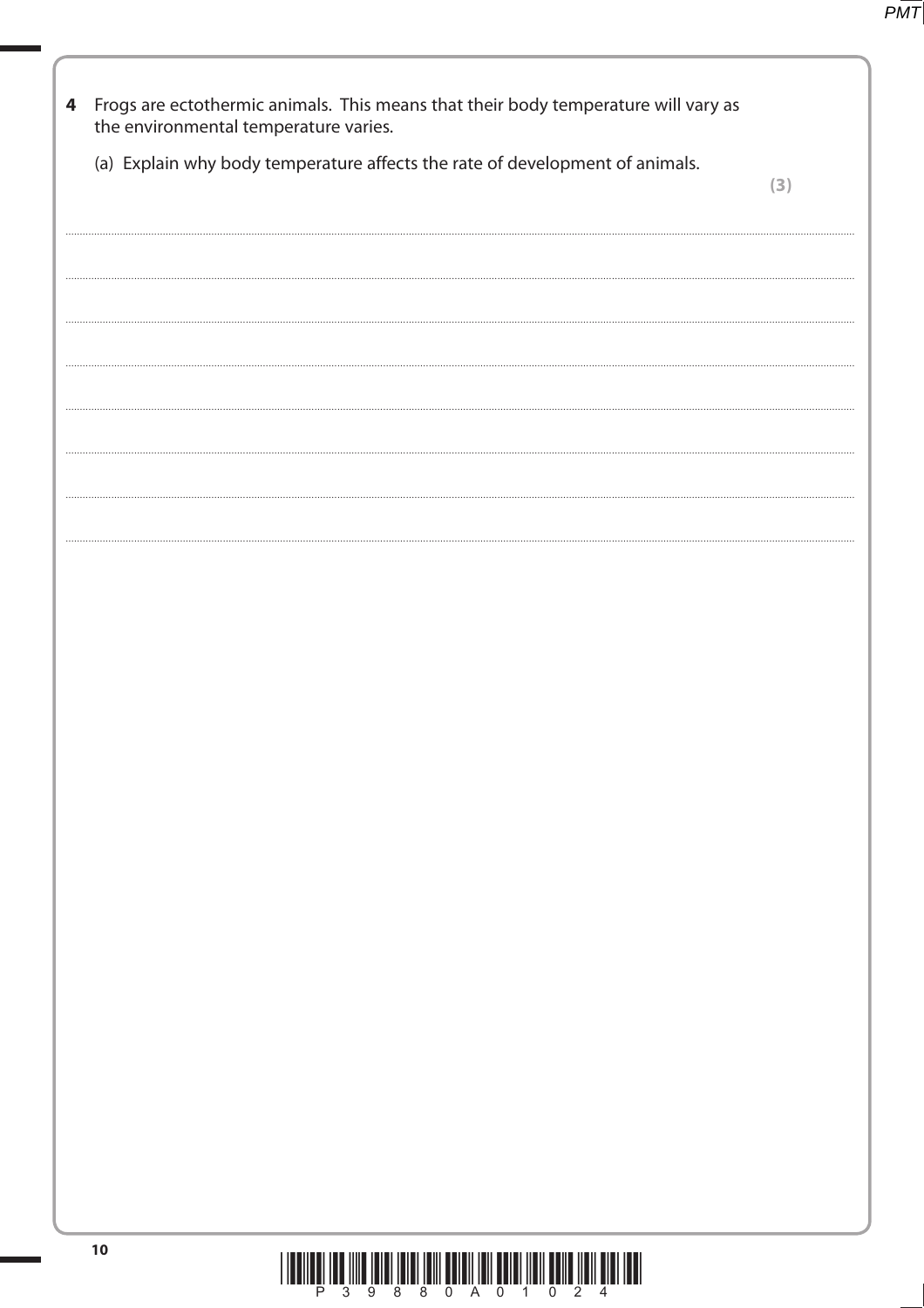(b) Several species of the frog genus, Rana, can be found in North America. Many of these species inhabit areas within a range of latitudes from the colder north to the warmer south.

The table below shows data for four of these species, R. clamitans, R. palustris, R. pipiens and R. sylvatica.

|                | Body temperature of frog / °C             |                                        |                                              |                                                  |
|----------------|-------------------------------------------|----------------------------------------|----------------------------------------------|--------------------------------------------------|
| <b>Species</b> | Lower lethal,<br>below which<br>frog dies | <b>Minimum to start</b><br>development | <b>Maximum</b><br>to complete<br>development | <b>Upper lethal,</b><br>above which<br>frog dies |
| R. clamitans   | 10.0                                      | 11.0                                   | 35.0                                         | 37.0                                             |
| R. palustris   | 5.0                                       | 7.0                                    | 30.0                                         | 31.0                                             |
| R. pipiens     | 3.0                                       | 6.0                                    | 28.0                                         | 30.0                                             |
| R. sylvatica   | 0.0                                       | 2.0                                    | 24.0                                         | 25.0                                             |

Using the information, suggest why the lower and upper lethal temperatures limit the range of latitudes inhabited by each species of frog.



 $11$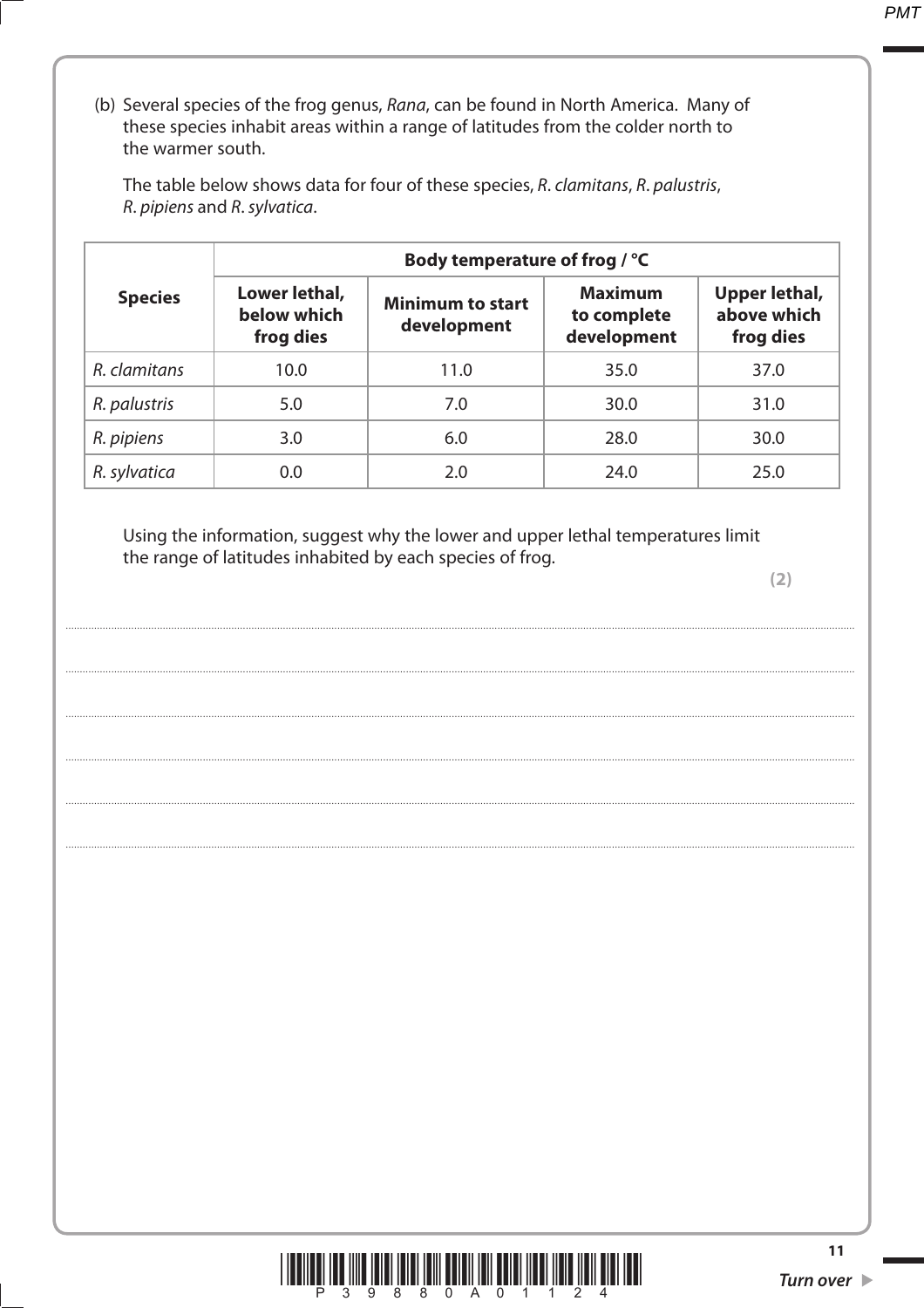|        | (c) Complete the species names in the diagram below to show the most likely<br>distribution of Rana from north to south. | (2) |
|--------|--------------------------------------------------------------------------------------------------------------------------|-----|
| North  |                                                                                                                          |     |
|        |                                                                                                                          |     |
|        |                                                                                                                          |     |
| South  |                                                                                                                          |     |
| range. | (d) Populations of the different species overlap on the boundaries of each latitude                                      |     |
|        | Suggest why interbreeding does not take place between these populations.                                                 | (3) |
|        |                                                                                                                          |     |
|        |                                                                                                                          |     |
|        |                                                                                                                          |     |
|        |                                                                                                                          |     |
|        |                                                                                                                          |     |
|        |                                                                                                                          |     |
|        |                                                                                                                          |     |
|        |                                                                                                                          |     |
|        |                                                                                                                          |     |
|        |                                                                                                                          |     |
|        |                                                                                                                          |     |
|        |                                                                                                                          |     |
|        |                                                                                                                          |     |
|        |                                                                                                                          |     |
| 12     |                                                                                                                          |     |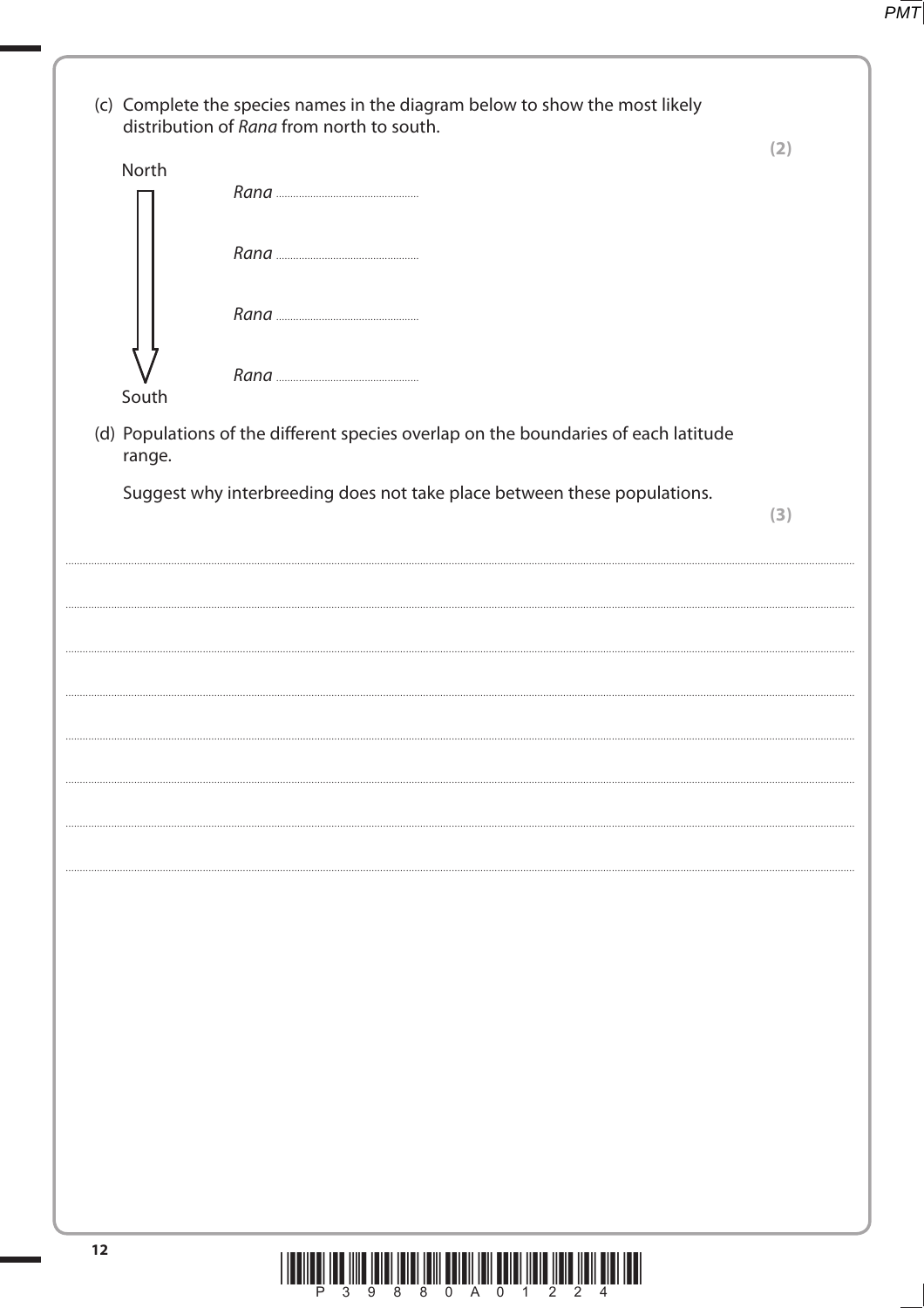| in North America. | (3)                               |
|-------------------|-----------------------------------|
|                   |                                   |
|                   |                                   |
|                   |                                   |
|                   |                                   |
|                   |                                   |
|                   |                                   |
|                   |                                   |
|                   |                                   |
|                   |                                   |
|                   |                                   |
|                   |                                   |
|                   | (Total for Question 4 = 13 marks) |
|                   |                                   |
|                   |                                   |
|                   |                                   |
|                   |                                   |
|                   |                                   |
|                   |                                   |
|                   |                                   |
|                   |                                   |
|                   |                                   |
|                   |                                   |
|                   |                                   |
|                   |                                   |
|                   |                                   |
|                   |                                   |
|                   |                                   |
|                   |                                   |
|                   |                                   |
|                   |                                   |
|                   |                                   |



 $13$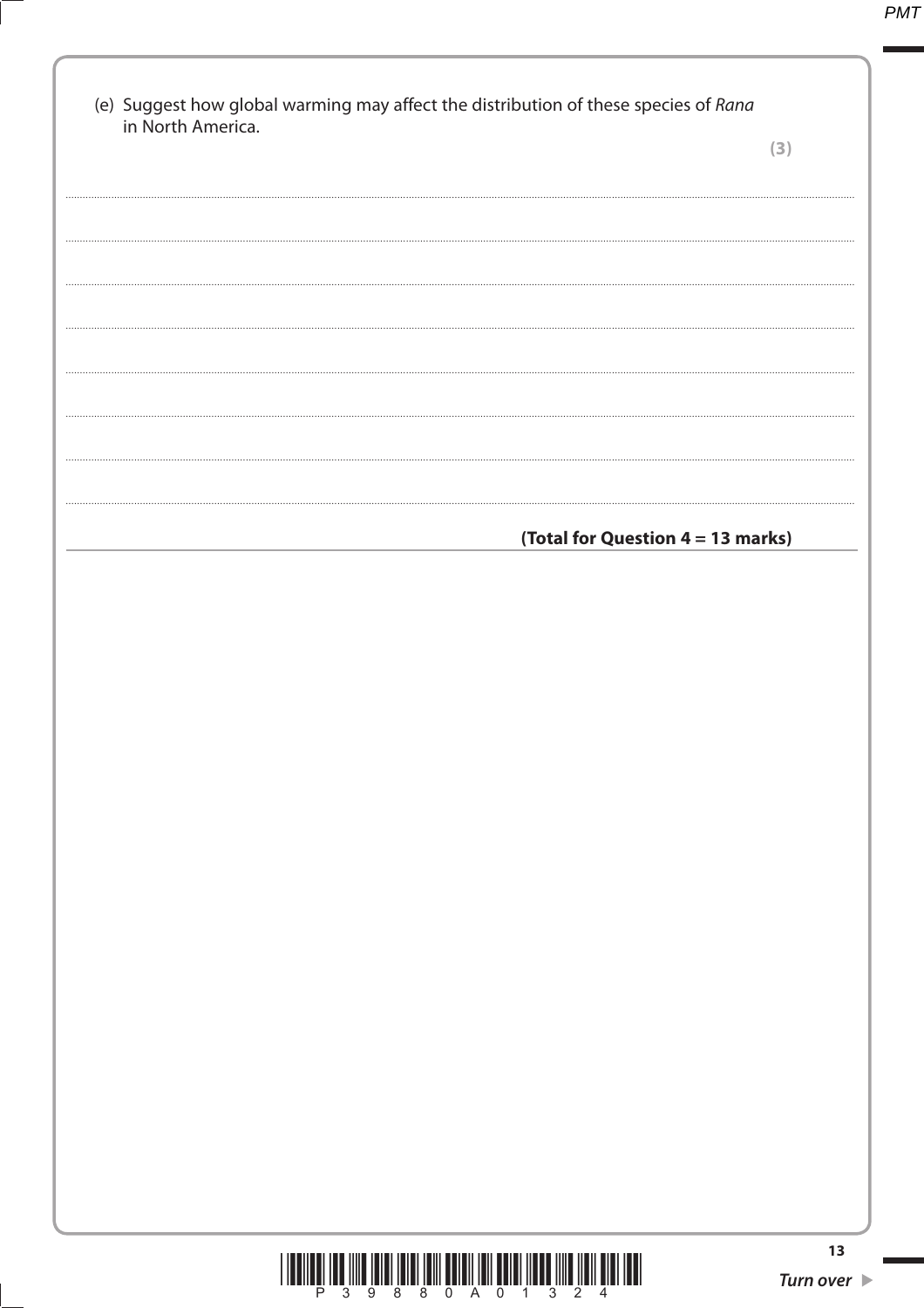| 5 | Photosynthesis can be divided into two main stages, the light-dependent stage and<br>the light-independent stage. |     |  |
|---|-------------------------------------------------------------------------------------------------------------------|-----|--|
|   | (a) Explain why the light-independent stage cannot take place without the<br>light-dependent stage.               |     |  |
|   |                                                                                                                   | (3) |  |
|   |                                                                                                                   |     |  |
|   |                                                                                                                   |     |  |
|   |                                                                                                                   |     |  |
|   |                                                                                                                   |     |  |
|   |                                                                                                                   |     |  |
|   |                                                                                                                   |     |  |
|   |                                                                                                                   |     |  |
|   |                                                                                                                   |     |  |
|   |                                                                                                                   |     |  |
|   |                                                                                                                   |     |  |
|   |                                                                                                                   |     |  |
|   |                                                                                                                   |     |  |
|   |                                                                                                                   |     |  |
|   |                                                                                                                   |     |  |
|   |                                                                                                                   |     |  |
|   |                                                                                                                   |     |  |
|   |                                                                                                                   |     |  |
|   | 14<br><u>i indiran ind illin inidi ididi idili adigli idil bolgi ildi. Digit ildi algi ildi idili idili idi</u>   |     |  |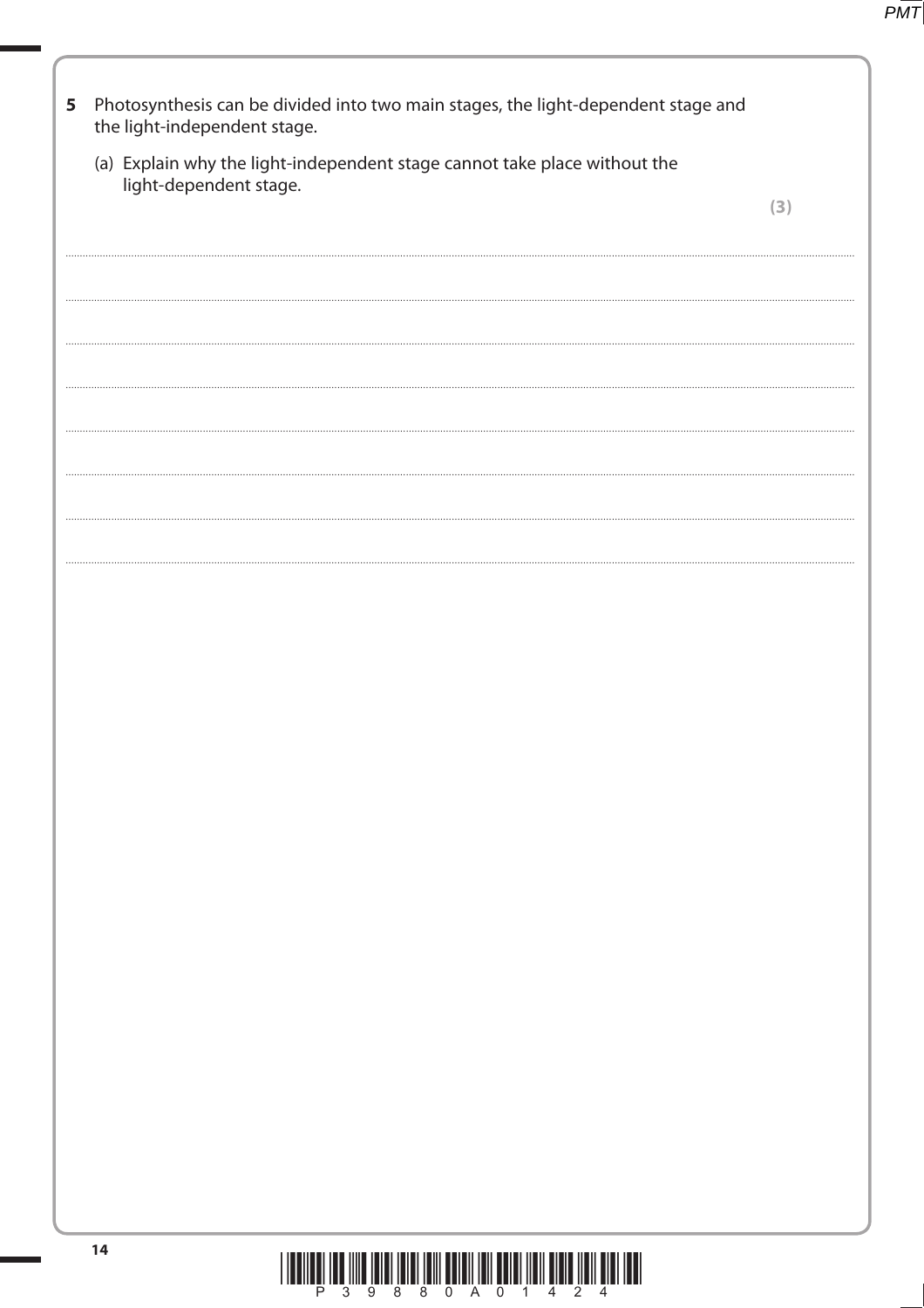(b) An investigation was carried out by a student, to find the effect of temperature on the rate of photosynthesis in *Elodea canadensis* (Canadian pondweed).

 The rate of photosynthesis was measured over a period of two hours at a fixed temperature. This was repeated at different temperatures.

All other abiotic factors were controlled.

The results of this investigation are shown in the graph below.



(i) Place a cross  $(\boxtimes)$  in the box next to the statement that describes what could be measured to find the rate of photosynthesis in this investigation.

**(1)**

- **A** increase in mass of Elodea
- **B** mass of nitrate absorbed
- **C** volume of carbon dioxide produced
- **D** volume of oxygen produced

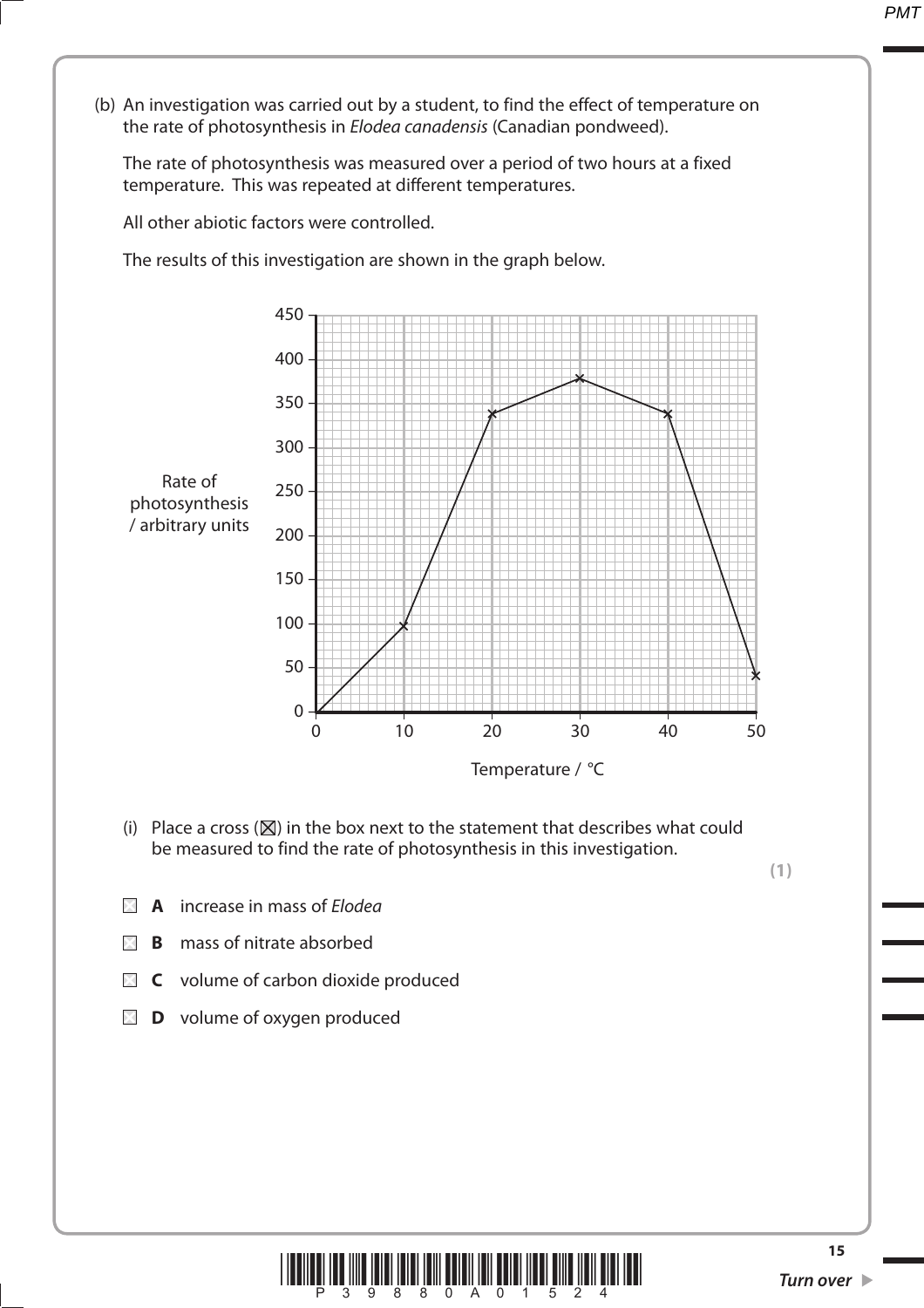(ii) The temperatures used in this investigation were 0°C, 10°C, 20°C, 30°C, 40°C and 50°C. Suggest what the results of the investigation show about the minimum temperature required for photosynthesis in Elodea. Give a reason for your answer.  $(2)$ (iii) Explain the meaning of the following statement. "All other abiotic factors were controlled."  $(2)$ 16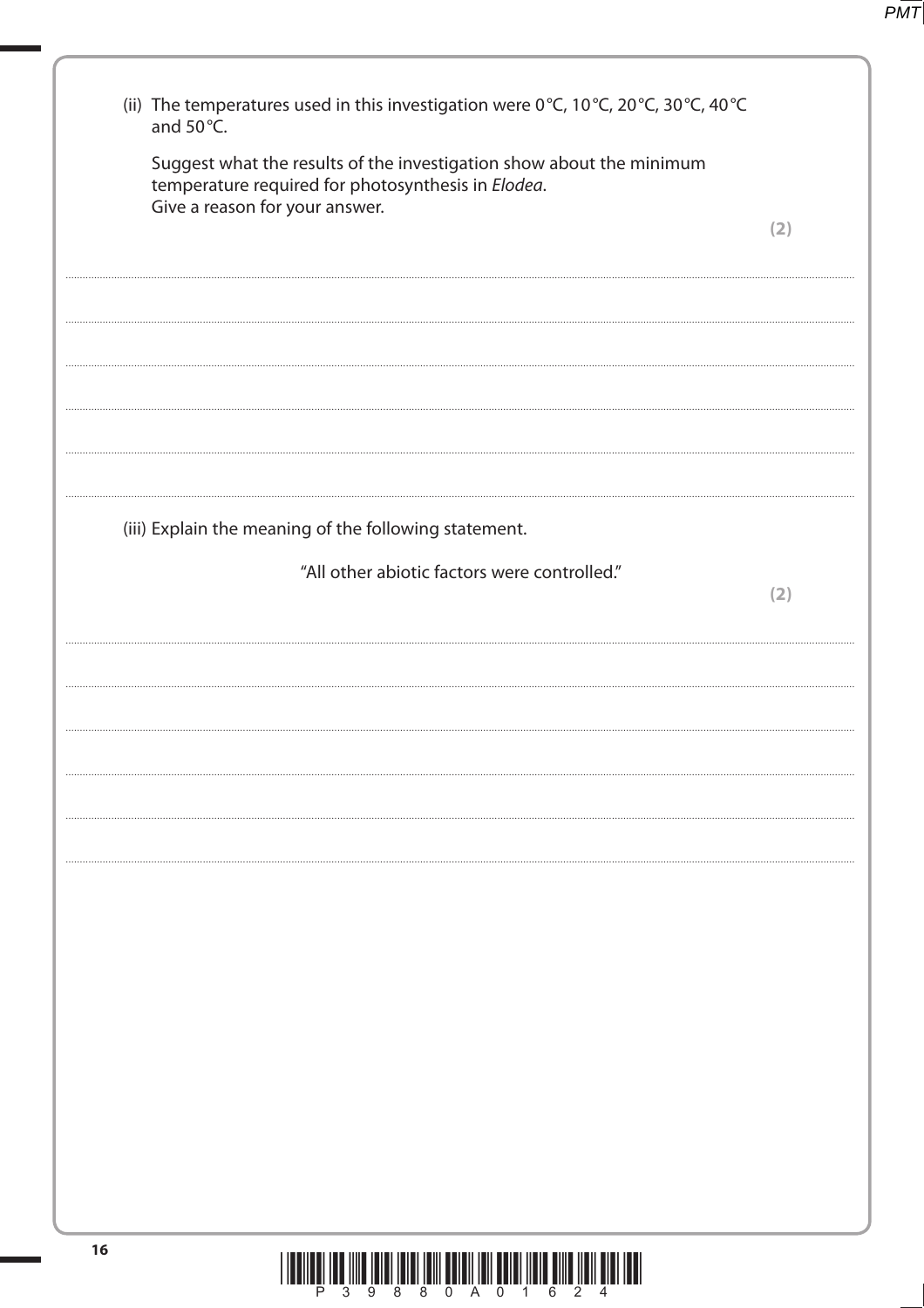| (iv) The student, who carried out this investigation, wrote the following as part of<br>her conclusion. |     |
|---------------------------------------------------------------------------------------------------------|-----|
| Enzymes control the rate of photosynthesis in Elodea.                                                   |     |
| Discuss how far the results of this investigation support her conclusion.                               | (4) |
|                                                                                                         |     |
|                                                                                                         |     |
|                                                                                                         |     |
|                                                                                                         |     |
|                                                                                                         |     |
|                                                                                                         |     |
|                                                                                                         |     |
|                                                                                                         |     |
|                                                                                                         |     |
|                                                                                                         |     |
|                                                                                                         |     |
|                                                                                                         |     |
|                                                                                                         |     |
| (Total for Question 5 = 12 marks)                                                                       |     |
|                                                                                                         |     |
|                                                                                                         |     |
|                                                                                                         |     |
|                                                                                                         |     |
|                                                                                                         |     |
|                                                                                                         |     |
|                                                                                                         |     |
|                                                                                                         |     |
|                                                                                                         |     |
|                                                                                                         |     |
|                                                                                                         | 17  |

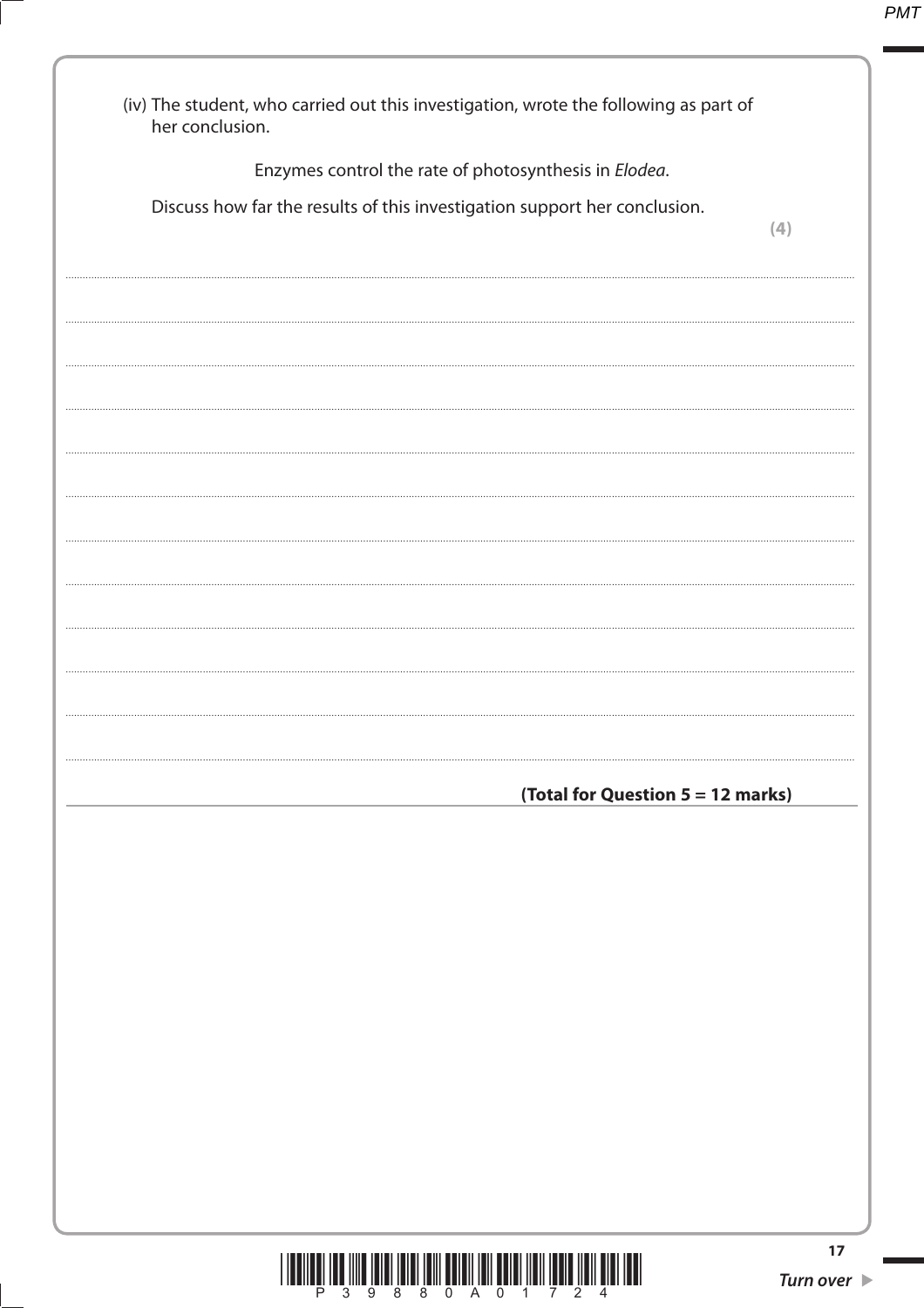| 6 | During the construction of a motorway in the 1970s, an area of Hampshire heathland,<br>previously used for grazing, was abandoned. With the loss of the grazing animals,<br>succession towards a climax community took place on this heathland. |     |
|---|-------------------------------------------------------------------------------------------------------------------------------------------------------------------------------------------------------------------------------------------------|-----|
|   | By the 1990s, a scrubland community had developed. A characteristic of this<br>scrubland is the presence of young trees, such as the Birch (Betula pendula).                                                                                    |     |
|   | (a) Explain what is meant by each of the following terms.                                                                                                                                                                                       |     |
|   | (i) Succession                                                                                                                                                                                                                                  |     |
|   |                                                                                                                                                                                                                                                 | (2) |
|   |                                                                                                                                                                                                                                                 |     |
|   |                                                                                                                                                                                                                                                 |     |
|   |                                                                                                                                                                                                                                                 |     |
|   |                                                                                                                                                                                                                                                 |     |
|   |                                                                                                                                                                                                                                                 |     |
|   |                                                                                                                                                                                                                                                 |     |
|   | (ii) Climax community                                                                                                                                                                                                                           |     |
|   |                                                                                                                                                                                                                                                 | (2) |
|   |                                                                                                                                                                                                                                                 |     |
|   |                                                                                                                                                                                                                                                 |     |
|   |                                                                                                                                                                                                                                                 |     |
|   |                                                                                                                                                                                                                                                 |     |
|   |                                                                                                                                                                                                                                                 |     |
|   |                                                                                                                                                                                                                                                 |     |
|   |                                                                                                                                                                                                                                                 |     |
|   |                                                                                                                                                                                                                                                 |     |
|   |                                                                                                                                                                                                                                                 |     |
|   |                                                                                                                                                                                                                                                 |     |
|   |                                                                                                                                                                                                                                                 |     |
|   |                                                                                                                                                                                                                                                 |     |
|   |                                                                                                                                                                                                                                                 |     |
|   |                                                                                                                                                                                                                                                 |     |
|   | 18<br><u>T 19911991 1991 19119 19131 19131 1911 1913 1913 1914 1915 1916 1917 1918 1919 1919 1919 1919 1</u>                                                                                                                                    |     |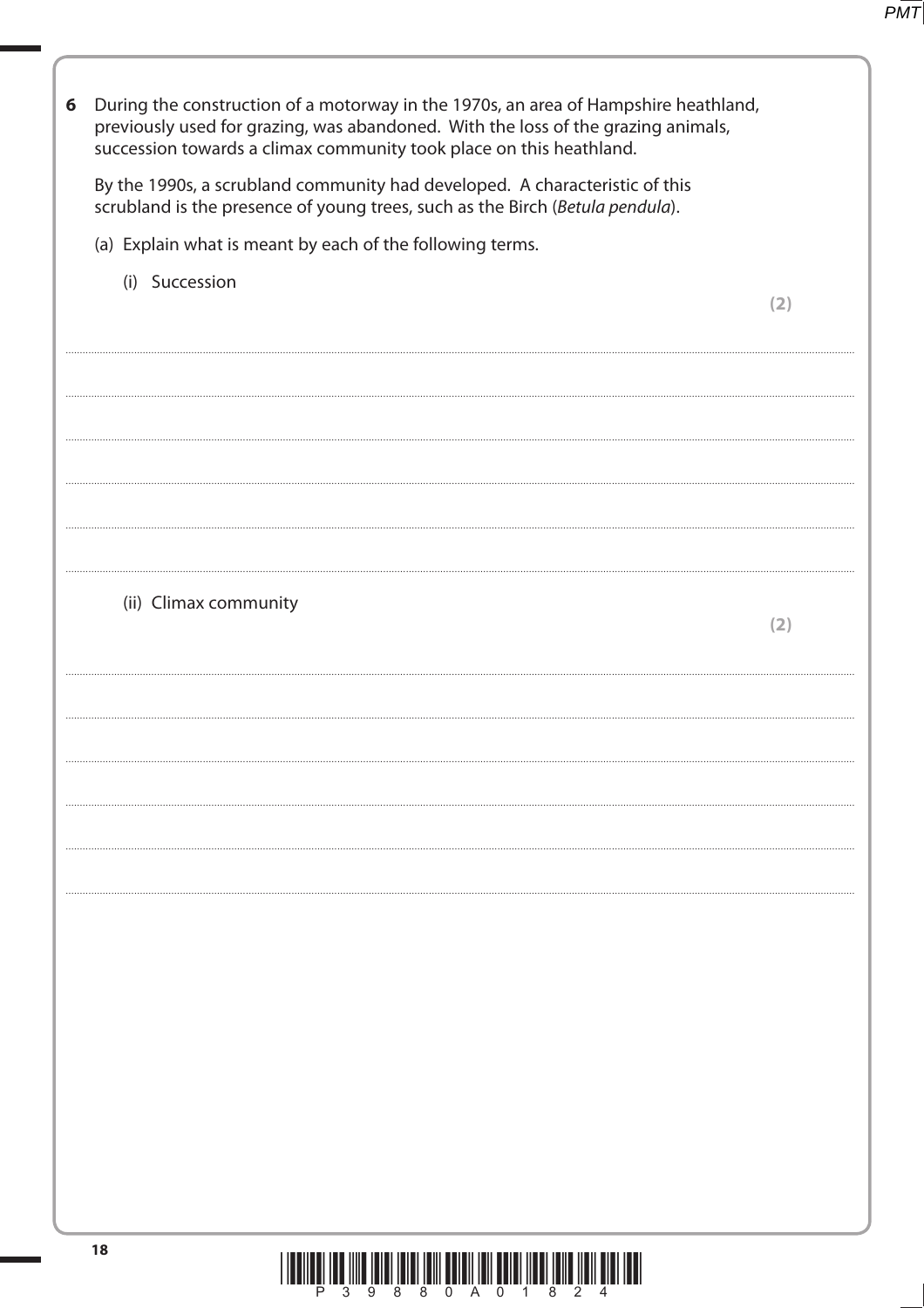|              |          | (i) Suggest why it is important to conserve rare and endangered plants.                                                                                                                                                                                   |     |
|--------------|----------|-----------------------------------------------------------------------------------------------------------------------------------------------------------------------------------------------------------------------------------------------------------|-----|
|              |          |                                                                                                                                                                                                                                                           | (2) |
|              |          |                                                                                                                                                                                                                                                           |     |
|              |          |                                                                                                                                                                                                                                                           |     |
|              |          |                                                                                                                                                                                                                                                           |     |
|              |          |                                                                                                                                                                                                                                                           |     |
|              |          |                                                                                                                                                                                                                                                           |     |
|              |          |                                                                                                                                                                                                                                                           |     |
|              |          | (ii) Using the information given on page 18, suggest one management strategy<br>that could have been used to conserve the heathland.                                                                                                                      |     |
|              |          |                                                                                                                                                                                                                                                           | (1) |
|              |          |                                                                                                                                                                                                                                                           |     |
|              |          |                                                                                                                                                                                                                                                           |     |
|              |          | (c) A survey of the occurrence of one rare and endangered plant species, Petty Whin<br>(Genista anglica) was carried out.                                                                                                                                 |     |
|              | covered. | In this study, a line of 8 people at 2 m intervals walked across the study area. They<br>recorded the position, height and width of each specimen of Petty Whin. The<br>direction of the line was changed several times to ensure that the whole area was |     |
| (i)          |          | Place a cross ( $\boxtimes$ ) in the box next to the term that describes the method used                                                                                                                                                                  |     |
|              |          | to collect data in this survey.                                                                                                                                                                                                                           |     |
| $\mathbb{R}$ | A        | permanent                                                                                                                                                                                                                                                 | (1) |
| $\mathbb{R}$ | B        | random                                                                                                                                                                                                                                                    |     |
| $\times$     |          | C systematic                                                                                                                                                                                                                                              |     |
|              | D        | trial-and-error                                                                                                                                                                                                                                           |     |
|              |          |                                                                                                                                                                                                                                                           |     |
|              |          |                                                                                                                                                                                                                                                           |     |

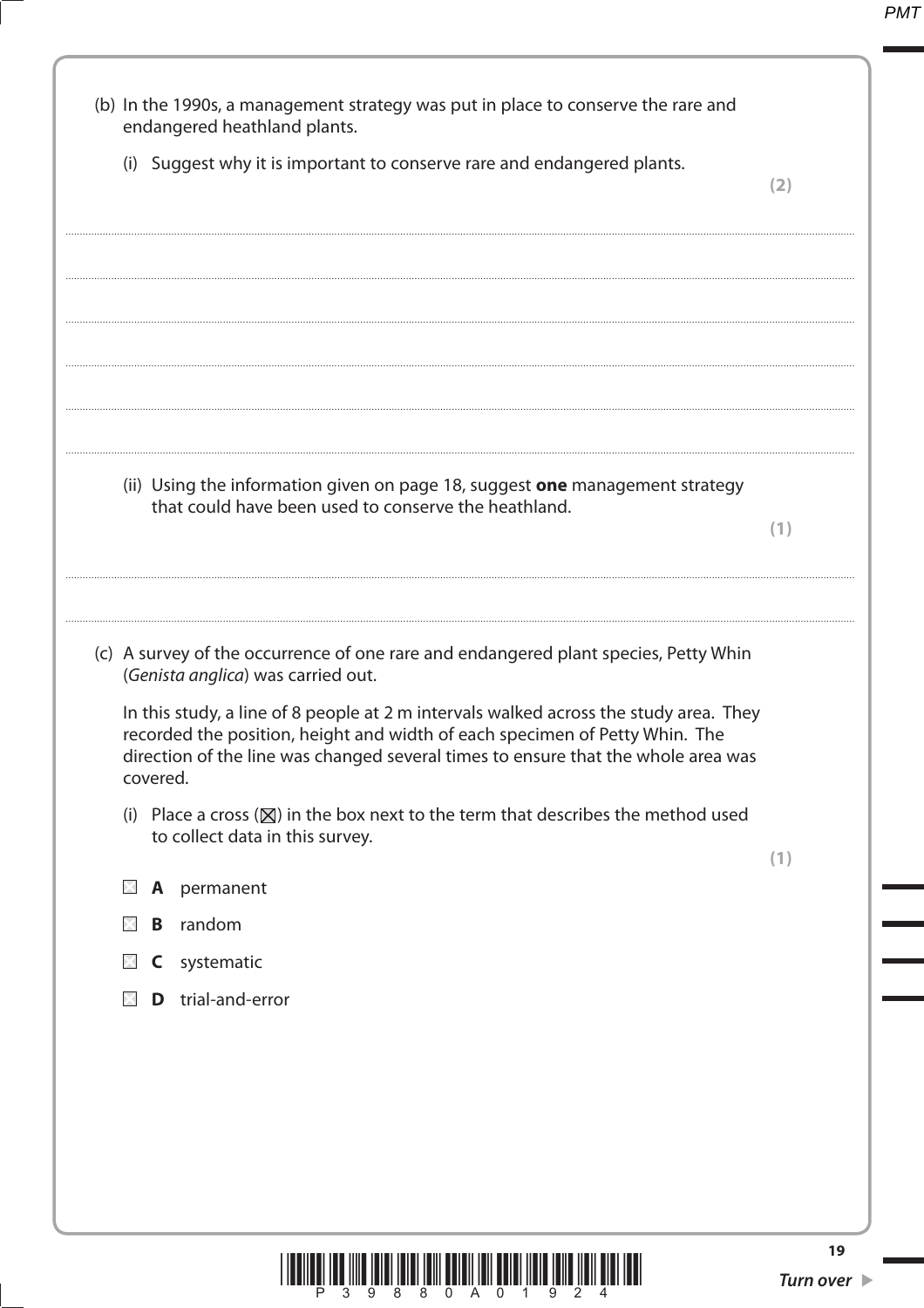| (ii) A statistical analysis of the data obtained gave a correlation value of 0.565<br>between height and width of Petty Whin. This correlation was not statistically<br>significant. |     |
|--------------------------------------------------------------------------------------------------------------------------------------------------------------------------------------|-----|
| Suggest reasons why the correlation was not statistically significant.                                                                                                               | (2) |
|                                                                                                                                                                                      |     |
|                                                                                                                                                                                      |     |
|                                                                                                                                                                                      |     |
|                                                                                                                                                                                      |     |
|                                                                                                                                                                                      |     |
|                                                                                                                                                                                      |     |
|                                                                                                                                                                                      |     |
| (Total for Question 6 = 10 marks)                                                                                                                                                    |     |
|                                                                                                                                                                                      |     |
|                                                                                                                                                                                      |     |
|                                                                                                                                                                                      |     |
|                                                                                                                                                                                      |     |
|                                                                                                                                                                                      |     |
|                                                                                                                                                                                      |     |
|                                                                                                                                                                                      |     |
|                                                                                                                                                                                      |     |
|                                                                                                                                                                                      |     |
|                                                                                                                                                                                      |     |
|                                                                                                                                                                                      |     |
|                                                                                                                                                                                      |     |
|                                                                                                                                                                                      |     |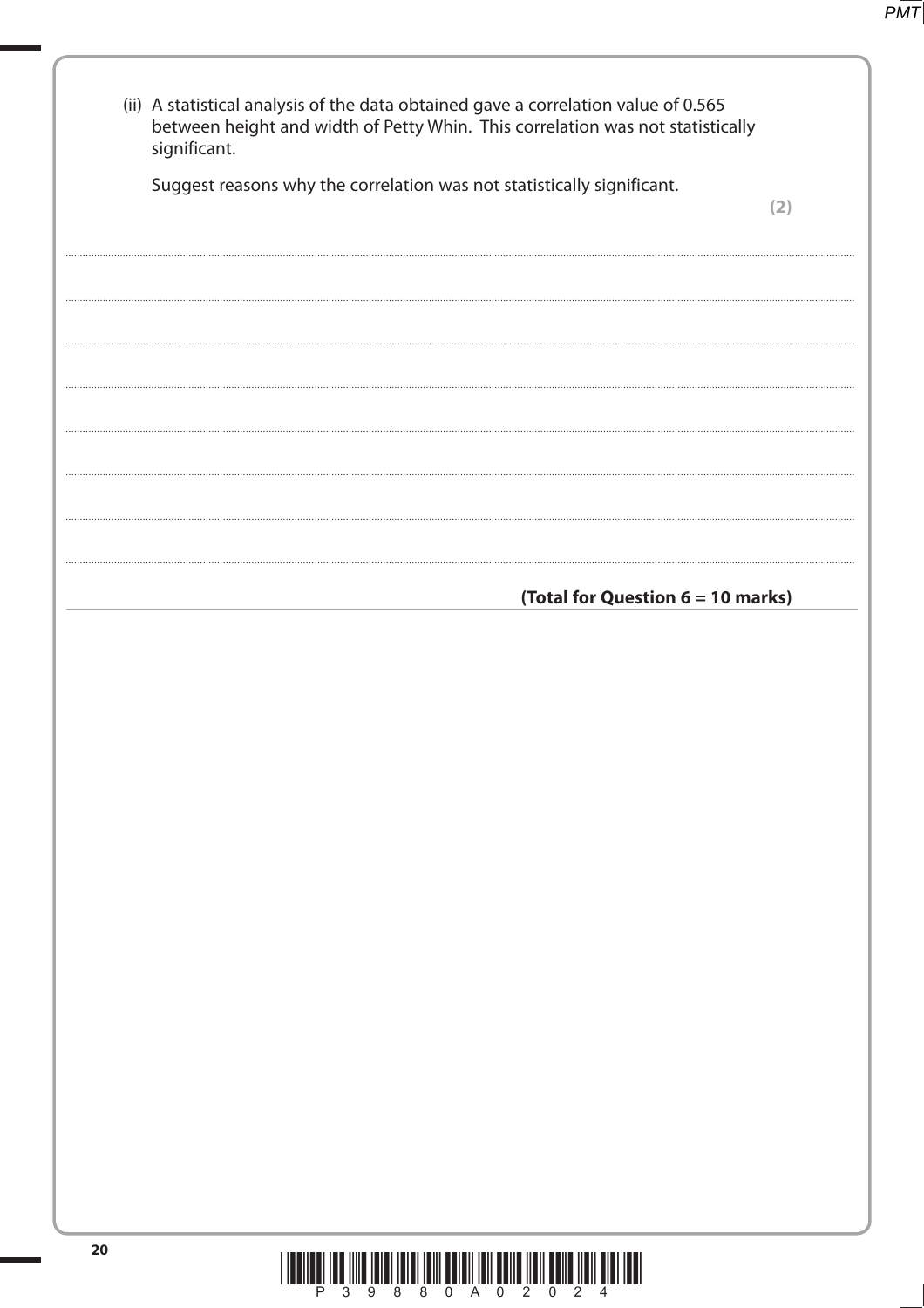7 As a result of the destruction of many habitats, the numbers of some species of animals are now so low that they may not be able to survive.

The white rhinoceros, Ceratotherium simum, is an example of a mammal that is threatened with extinction.



White rhino Magnification  $\times$  0.02

In southern Africa, many reserves have been set up to protect habitats and animals. These areas are governed by special legislation and monitored by wardens.

(a) Suggest why many scientists consider that the use of protected reserves is likely to be more successful for the conservation of some animals than captive breeding programmes in zoos.

 $(3)$ 

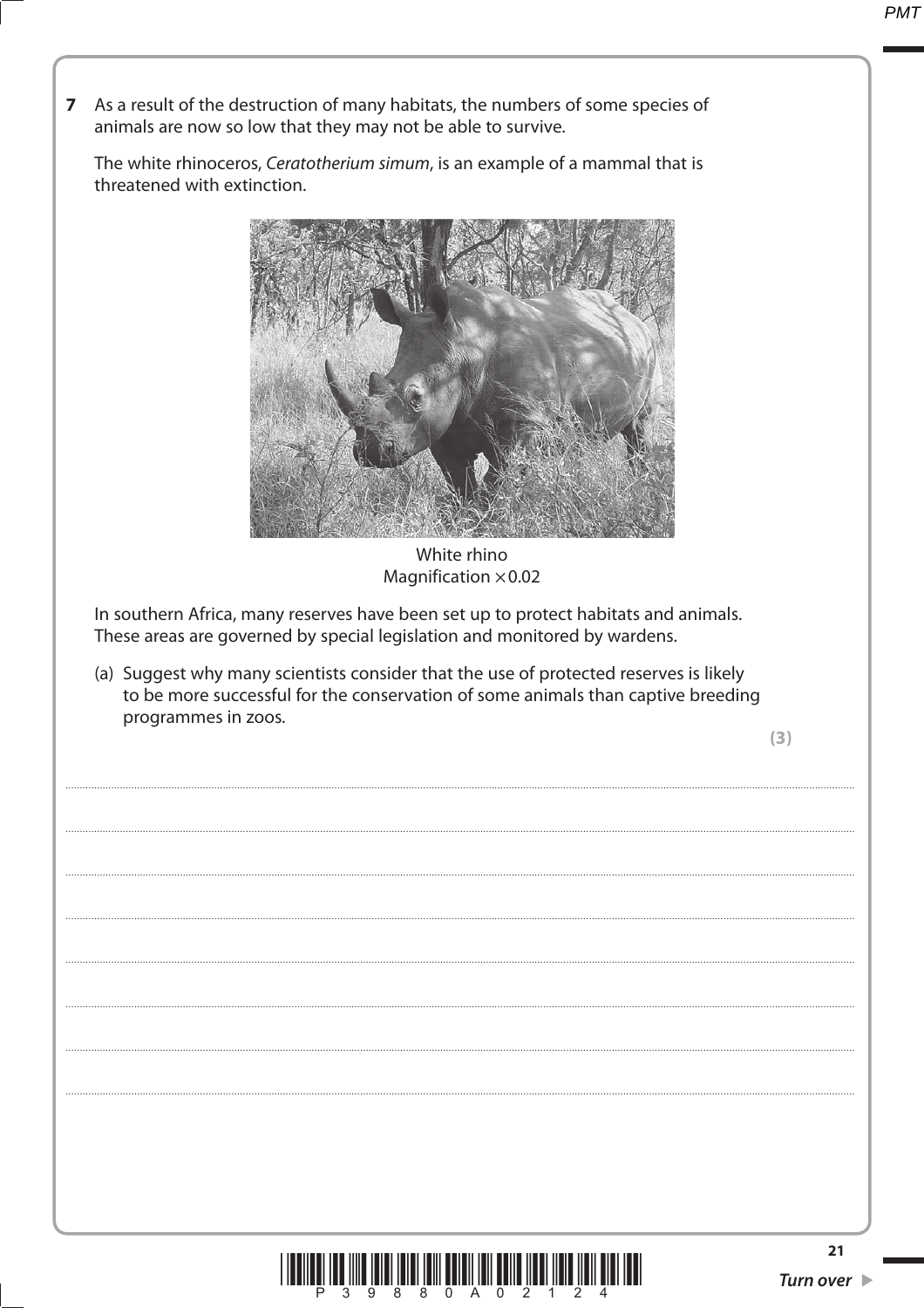| *(b) The illegal killing of white rhinoceros (poaching), to obtain their horns, is a serious<br>problem in many of the reserves in southern Africa. When the body of a white<br>rhinoceros is discovered, determination of the time of death is an important part<br>of the police investigation to catch the poachers. |                                  |
|-------------------------------------------------------------------------------------------------------------------------------------------------------------------------------------------------------------------------------------------------------------------------------------------------------------------------|----------------------------------|
| After several days, body temperature and rigor mortis cannot be used to<br>determine the time of death.                                                                                                                                                                                                                 |                                  |
| Suggest how the time of death of a white rhinoceros could be determined if it is<br>discovered several days after being killed.                                                                                                                                                                                         |                                  |
|                                                                                                                                                                                                                                                                                                                         | (5)                              |
|                                                                                                                                                                                                                                                                                                                         |                                  |
|                                                                                                                                                                                                                                                                                                                         |                                  |
|                                                                                                                                                                                                                                                                                                                         |                                  |
|                                                                                                                                                                                                                                                                                                                         |                                  |
|                                                                                                                                                                                                                                                                                                                         |                                  |
|                                                                                                                                                                                                                                                                                                                         |                                  |
|                                                                                                                                                                                                                                                                                                                         |                                  |
|                                                                                                                                                                                                                                                                                                                         |                                  |
|                                                                                                                                                                                                                                                                                                                         |                                  |
|                                                                                                                                                                                                                                                                                                                         | (Total for Question 7 = 8 marks) |
|                                                                                                                                                                                                                                                                                                                         |                                  |
|                                                                                                                                                                                                                                                                                                                         |                                  |
|                                                                                                                                                                                                                                                                                                                         |                                  |
|                                                                                                                                                                                                                                                                                                                         |                                  |
|                                                                                                                                                                                                                                                                                                                         |                                  |
|                                                                                                                                                                                                                                                                                                                         |                                  |
| 22                                                                                                                                                                                                                                                                                                                      |                                  |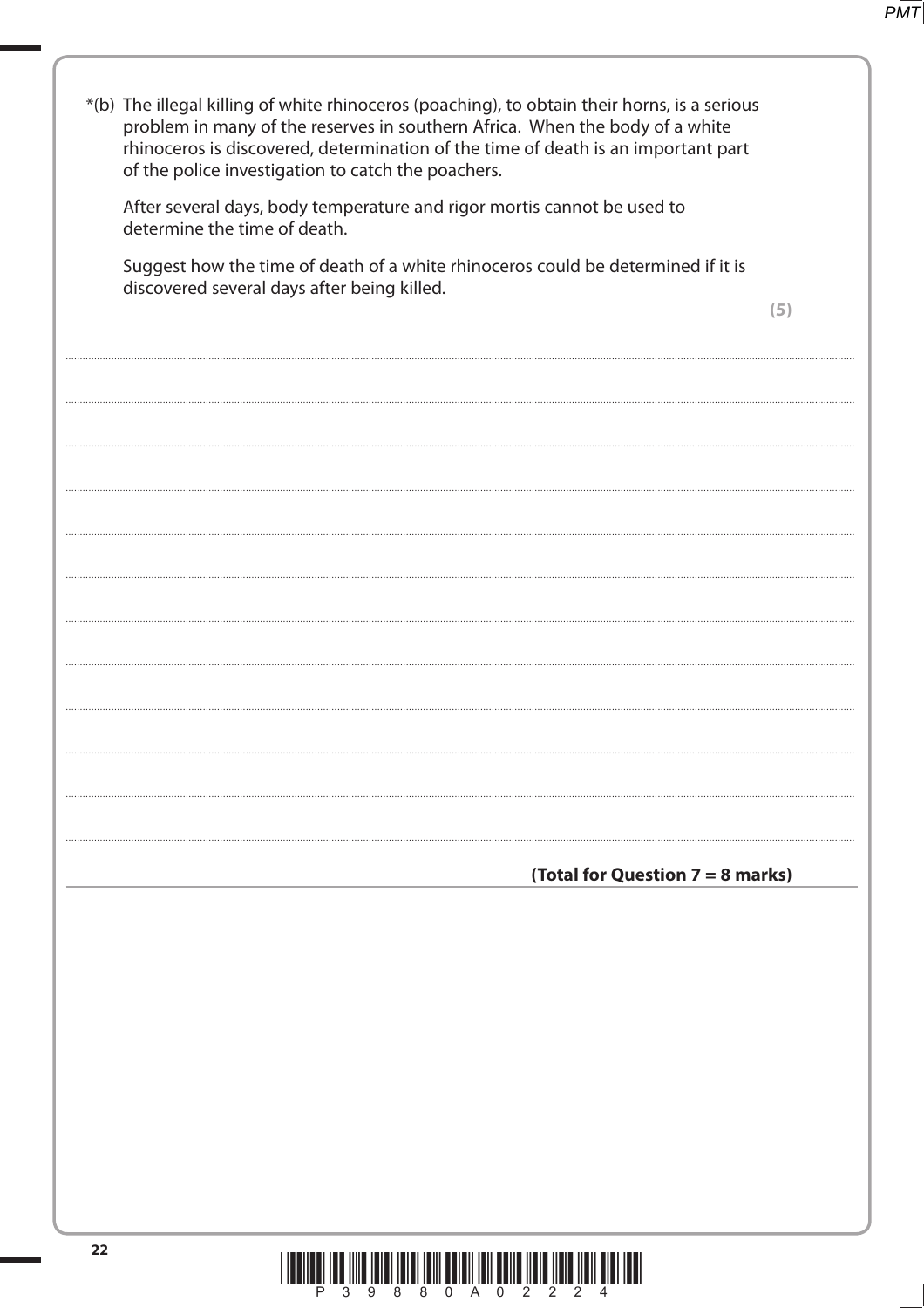| 8 | Histamine and the proteins interferon and lysozyme are involved in the non-specific<br>responses to infection.      |     |
|---|---------------------------------------------------------------------------------------------------------------------|-----|
|   | (a) (i) Describe how the production and action of interferon differs from the<br>production and action of lysozyme. |     |
|   |                                                                                                                     | (3) |
|   |                                                                                                                     |     |
|   |                                                                                                                     |     |
|   |                                                                                                                     |     |
|   |                                                                                                                     |     |
|   |                                                                                                                     |     |
|   |                                                                                                                     |     |
|   |                                                                                                                     |     |
|   | (ii) Suggest why the protein structure of lysozyme is important to the way in<br>which it acts against pathogens.   | (4) |
|   |                                                                                                                     |     |
|   |                                                                                                                     |     |
|   |                                                                                                                     |     |
|   |                                                                                                                     |     |
|   |                                                                                                                     |     |
|   |                                                                                                                     |     |
|   |                                                                                                                     |     |
|   |                                                                                                                     |     |
|   |                                                                                                                     |     |
|   |                                                                                                                     |     |
|   |                                                                                                                     |     |
|   |                                                                                                                     |     |
|   |                                                                                                                     |     |